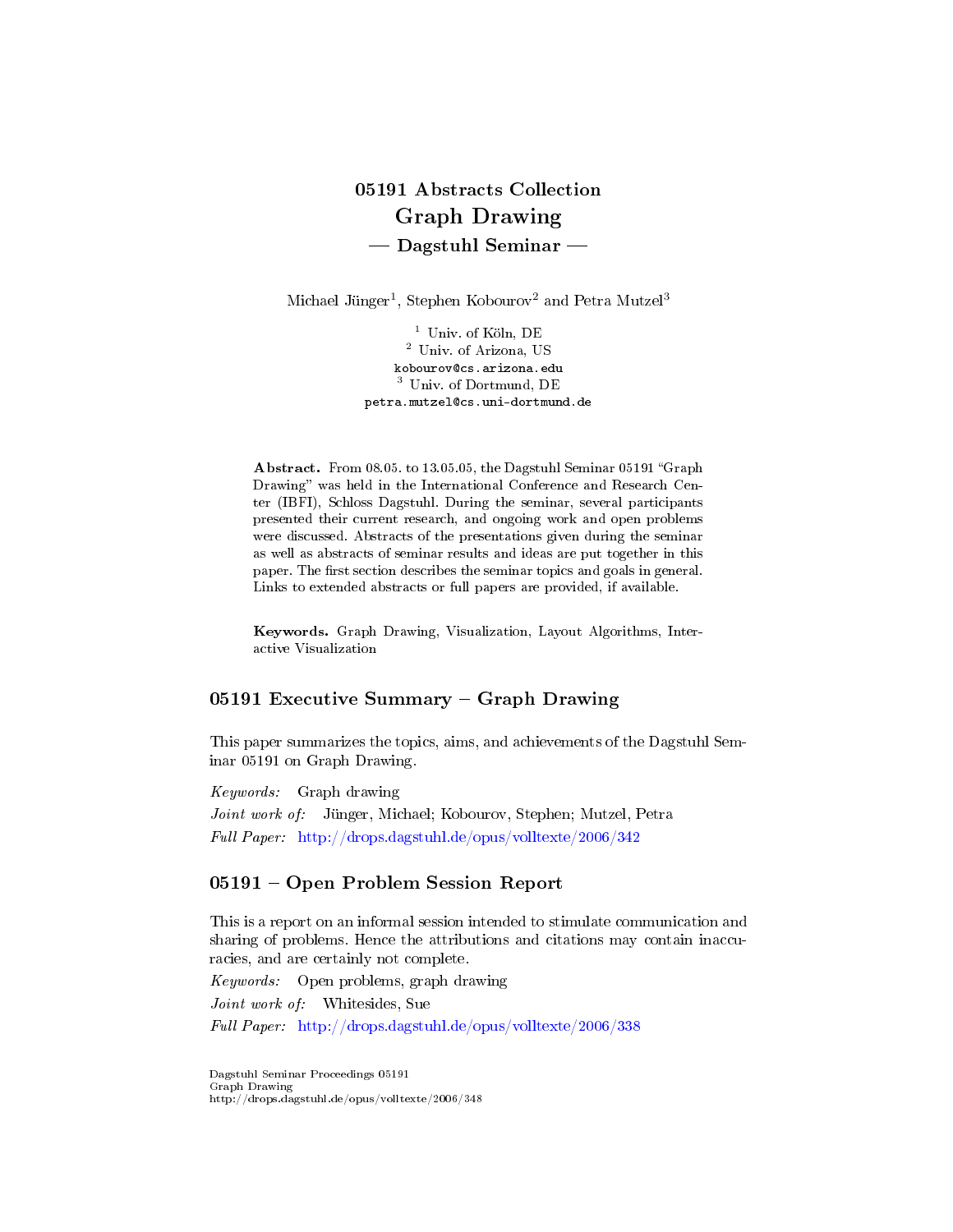#### Matrix Zoom: A Visual Interface to Semi-external Graphs

James Abello (Rutgers Univ. - Piscataway, USA)

In web data, telecommunications traffic, and in epidemiological studies, dense subgraphs correspond to subsets of subjects (users, patients) that share a collection of attributes values (accessed web pages, email - calling patterns or disease diagnostic profiles). Visual and computational identification of these "clusters" becomes useful when domain experts desire to determine those factors of major importance in the formation of access and communication patterns or in the detection and contention of disease spread. With the current increase in available RAM and graphic hardware capabilities, it is more useful to relate graph sizes to the available screen real state S and the amount of available RAM M, instead of the number of edges or nodes in the graph. We offer a visual interface that is parameterized by M and S. It is particulary suited for navigation tasks that require the identification of subgraphs whose edge density is above certain threshold. This is achieved by providing a hierarchical zoomable matrix view of the underlying data. We illustrate the applicability of this work to the visual navigation of cancer incidence data and to aggregated samples of phone calls  $traffic.$ 

Note: This work appears in the 2004 IEEE InfoVis Proceedings.

Keywords: Graph visualization, hierarchy trees, clustering, external memory  $algorithms, SEER cancer data, phone traffic$ 

Joint work of: Abello, James; Van Ham, Frank

See also: James Abello, Frank van Ham. "Matrix Zoom: A Visual Interface to Semi-External Graphs," infovis, pp. 183-190, IEEE Symposium on Information Visualization (INFOVIS'04), 2004.

# Setting up a Graph Drawing E-print Archive (GDEA) - a proposal

Michael Belling (Universität Köln, D)

E-prints are electronic copies of research output, like pre-prints, journal articles, conference papers, etc. An e-print archive is simply an online repository of such electronic copies. E-print archives promise many benefits for academics. They maximize visibility and accessibility of research. Based on these facts we propose the Graph Drawing E-Print Archive Project (GDEA).

Keywords: E-print archive, GDEA

Full Paper: <http://drops.dagstuhl.de/opus/volltexte/2006/340>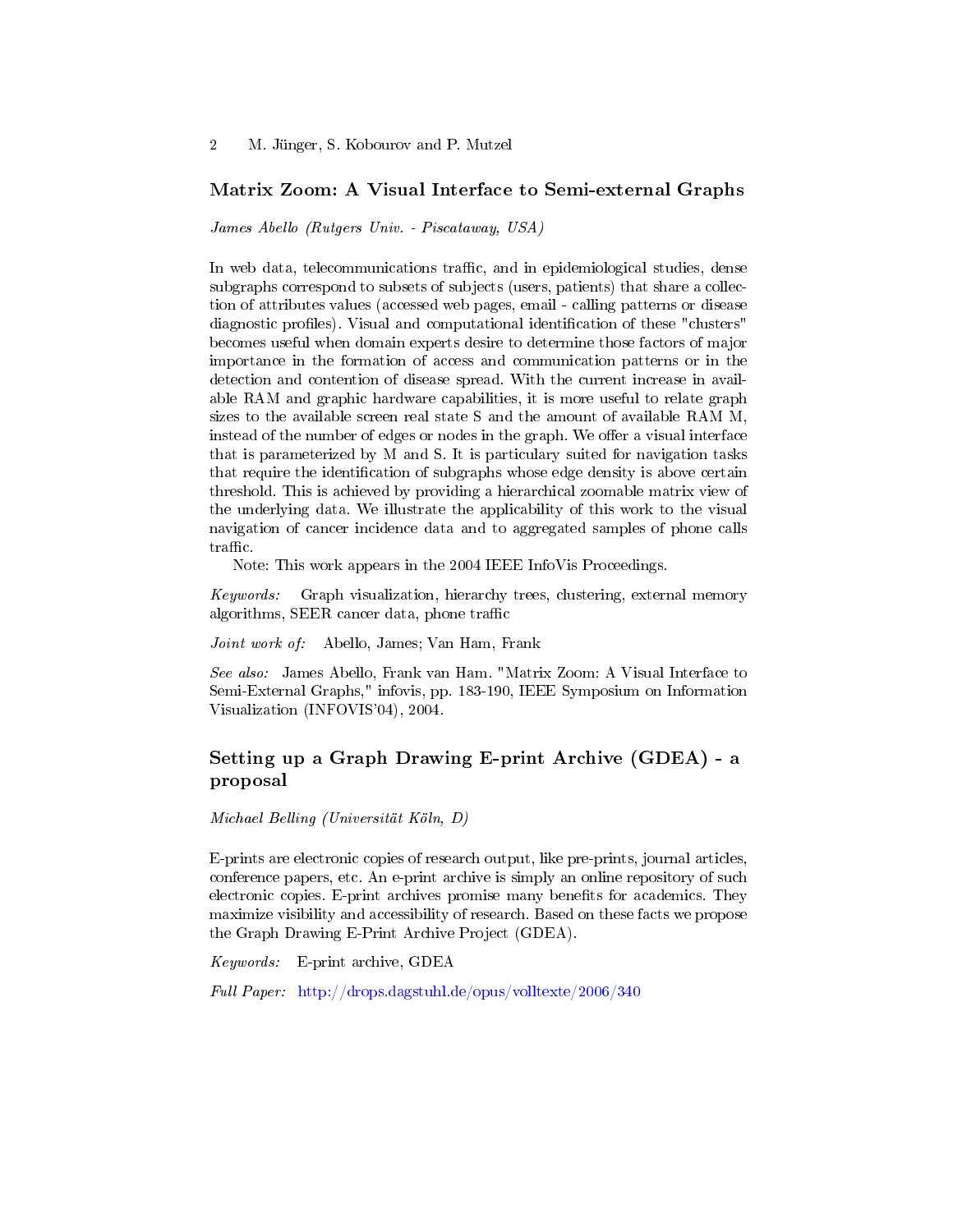#### Small visibility representations of SP-graphs

Therese Biedl (University of Waterloo, CDN)

In this talk, we consider how to draw a series-parallel graph. Like any planar graph, it can be drawn in  $O(n^2)$  area in many drawing models. If we are not allowed to change the planar embedding, then this bound is tight.

As our main result, we show that if we are allowed to change the embedding, then all series-parallel graphs have a visibility representation (and hence also a polyline drawing) with area  $O(n^{3/2})$ . In many cases (in particular for outerplanar graphs and graphs of bounded maximum degree), the area requirement drops to  $O(n \log n)$ .

Keywords: Series-parallel graph, planar graph, visibility representation, polyline drawing

#### Crossings and Permutations

Franz J. Brandenburg (Universität Passau, D)

The rank aggregation problem finds a consensus ranking on a set of alternatives, based on preferences of individual voters. It is a well-established topic in social sciences, and has recently been applied to meta-search and spam reduction on the Web. Formally, there is a set of partial permutations representing the preferences of the voters and the objective is a total permutation at least cost.

We transform the rank aggregation problem into a crossing minimization problem for edge coloured graphs and investigate the sum and maximum number of crossings per colour. Our approach bridges the gap between rank aggregations and graph drawing and makes graph drawing techniques applicable to rank aggregation problems.

In particular, we establish the NP-hardness of the sum and the maximum number of crossings for just four permutations.

Keywords: Crossing minimization problems, permutations and 2-layer graphs, NP-hardness results

Joint work of: Biedl, Therese; Brandenburg, Franz J.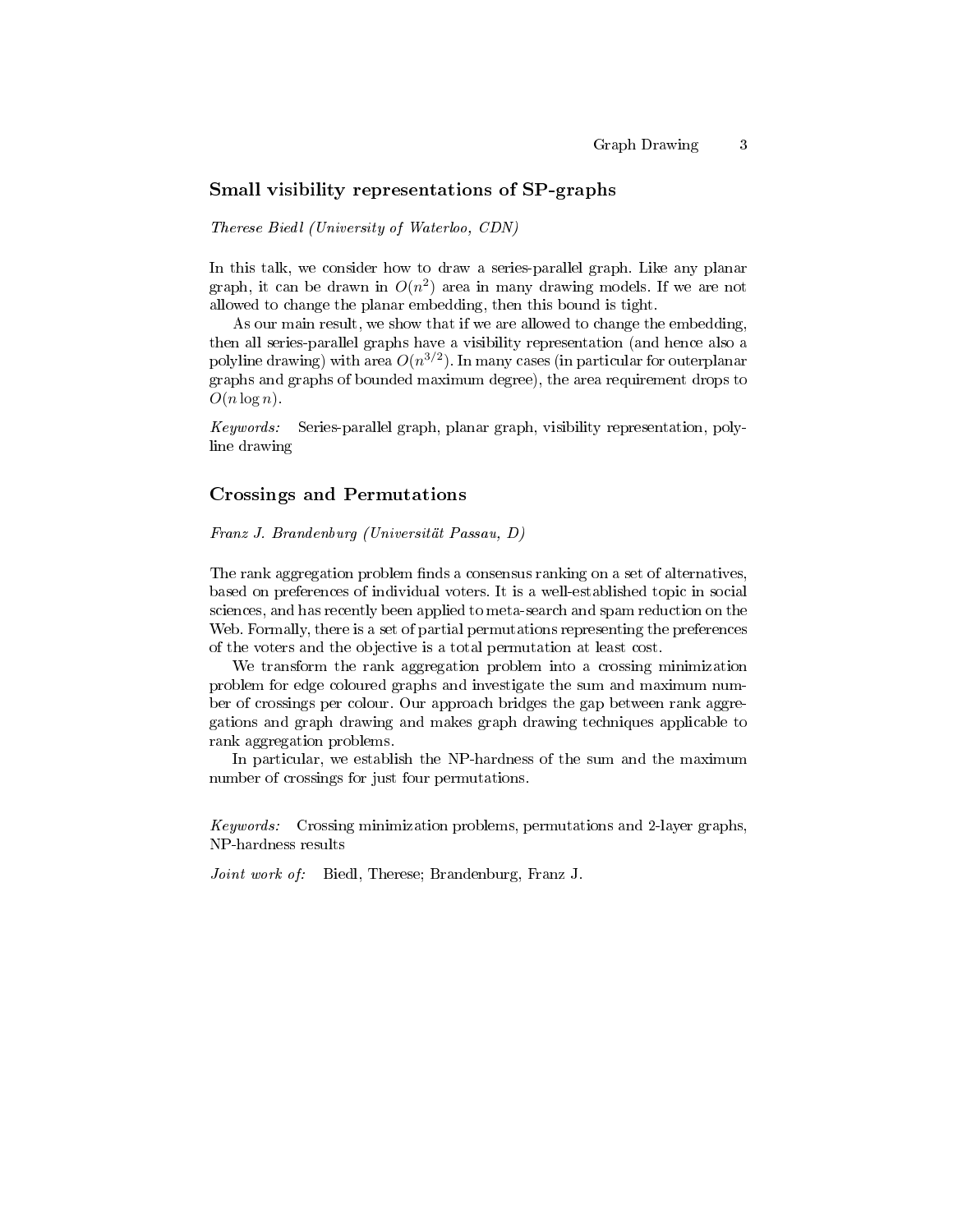# Highlighting Conflict Dynamics in Event Data

Ulrik Brandes (Universität Konstanz, D)

Continuing an idea that was born during Dagstuhl Seminar No. 01271 (Link Analysis and Visualization, 07/2001), a special session at the Sunbelt Social Networks Conference is devoted to the analysis and visualization of a large network data set by different research groups using different methods and perspectives. The session is known as the "Viszards Session" and consists of a joint presentation of the groups involved.

In this year's Viszards Session, the data consisted of political events in the Balkans from 1989-2003, coded by the Kansas Event Data System. In this talk I present our contribution to the session.

Joint work of: Brandes, Ulrik; Fleischer, Daniel; Lerner, Jürgen

### Exact Crossing Minimization by Integer Programming

Christoph Buchheim (Universität Köln, D)

We present an exact approach for the crossing minimization problem using integer linear programming techniques. In our approach, the NP-complete problem of deciding realizability, which arises in the straightforward model, is avoided by replacing all edges of the graph by a path of (up to)  $|E|$  edges. By this, we may assume that every edge crosses at most one other edge. This allows to characterize realizability by planarity of certain auxiliary graphs. We present an ILP modeling the crossing minimization problem in which the linear constraints prevent these auxiliary graphs from having any Kuratowski subdivision as subgraphs. Preliminary runtime results are reported. Moreover, it is shown that in terms of the solution quality the best known heuristic algorithms for crossing minimization are clearly outperformed by our exact approach, even on small and sparse instances.

Keywords: Crossing minimization, integer programming, planarization

Joint work of: Buchheim, Christoph; Ebner, Dietmar; Klau, Gunnar W.; Mutzel, Petra; Weiskircher, Rene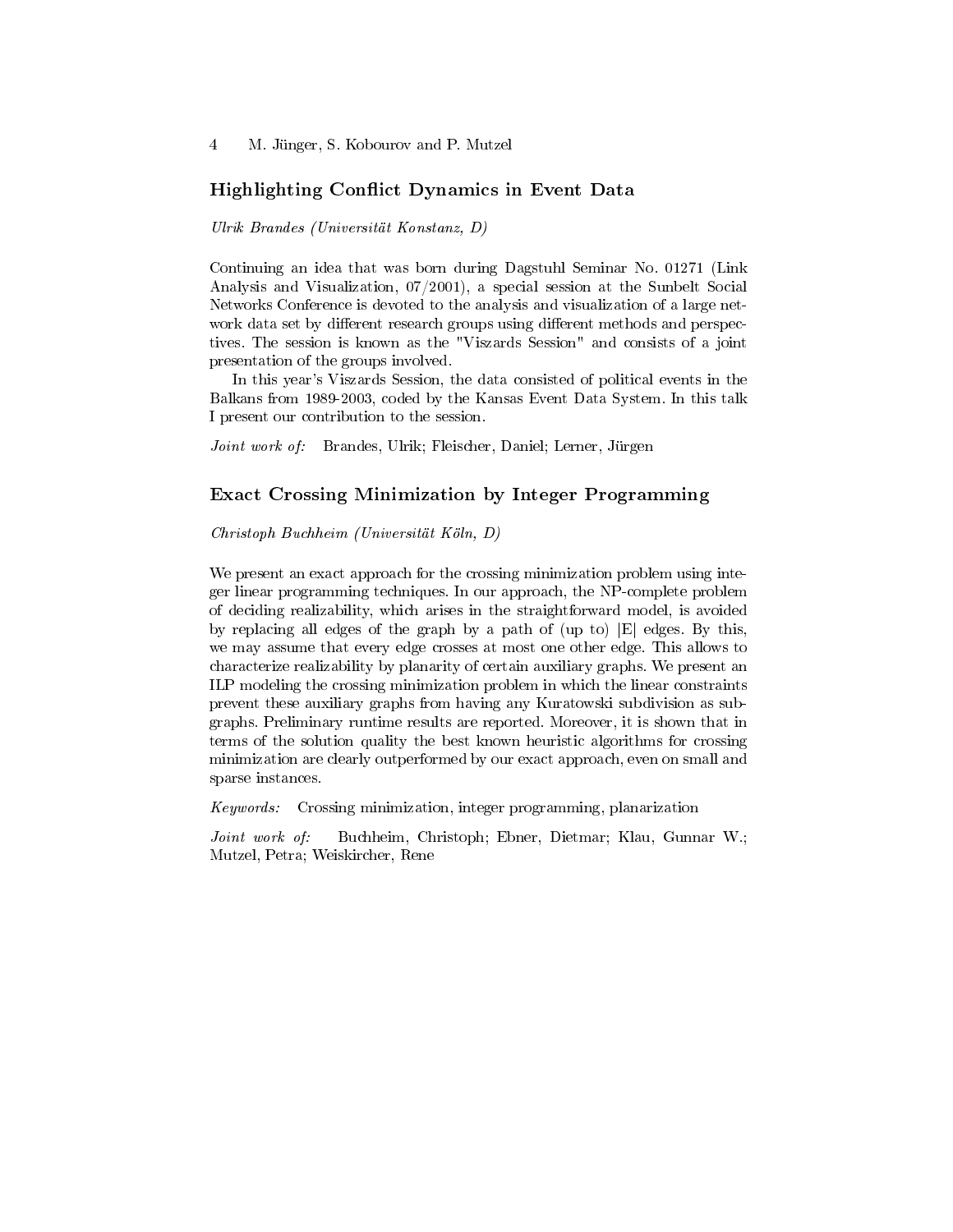## Non-Planar Orthogonal Drawings with Fixed Topology

Markus Chimani (Universität Dortmund, D)

We discuss the calculation of bend minimal shapes for non-planar graphs with given topology. Based on the Simple-Kandinsky drawing standard - a simpli cation of the more complex Kandinsky standard - we show the disadvantage of using standard models for this task: We show that the minimal bend count is suboptimal, when these models are applied to non-planar graphs; it is therefore beneficial to extend these standards. We define such an extension for Simple-Kandinsky called Skanpag (Simple-Kandinsky for Non-Planar Graphs). It treats edge crossings in a special way by letting them share identical grid points where appropriate. Hence it allows crossings of whole bundles of edges instead of single edges only. Besides having a reduced number of bends, drawings following this standard are easier to read and consume less area than those produced by the traditional approaches. In this paper, we show a sharp upper bound of the bend count, if the standard Simple-Kandinsky model is used to calculate shapes for non-planar graphs. Furthermore, we present an algorithm that computes provably bend-minimal drawings in the Skanpag standard.

The corresponding paper appeared at SofSem 2005.

Keywords: Bend minimization, non-planar, simple-kandinsky

Joint work of: Chimani, Markus; Klau, Gunnar W.; Weiskircher, Rene

### Spine and Radial Drawings of Undirected Graphs

Walter Didimo (University of Perugia, I)

Among the wide set of graph drawing conventions, layered drawings have a long tradition; they require that the vertices of the graph are placed on geometric layers. Spine and radial drawings of undirected graphs are layered drawings such that the layers are parallel straight lines and concentric circles, respectively.

In this talk recent advances on crossing-free spine and radial drawings of graphs are presented within a common investigation framework, where the relationships between the number of layers and the number of bends are discussed. From this study, several intriguing theoretical and practical open problems arise.

Keywords: Spine drawings, radial drawings, layered drawings, planarity, bends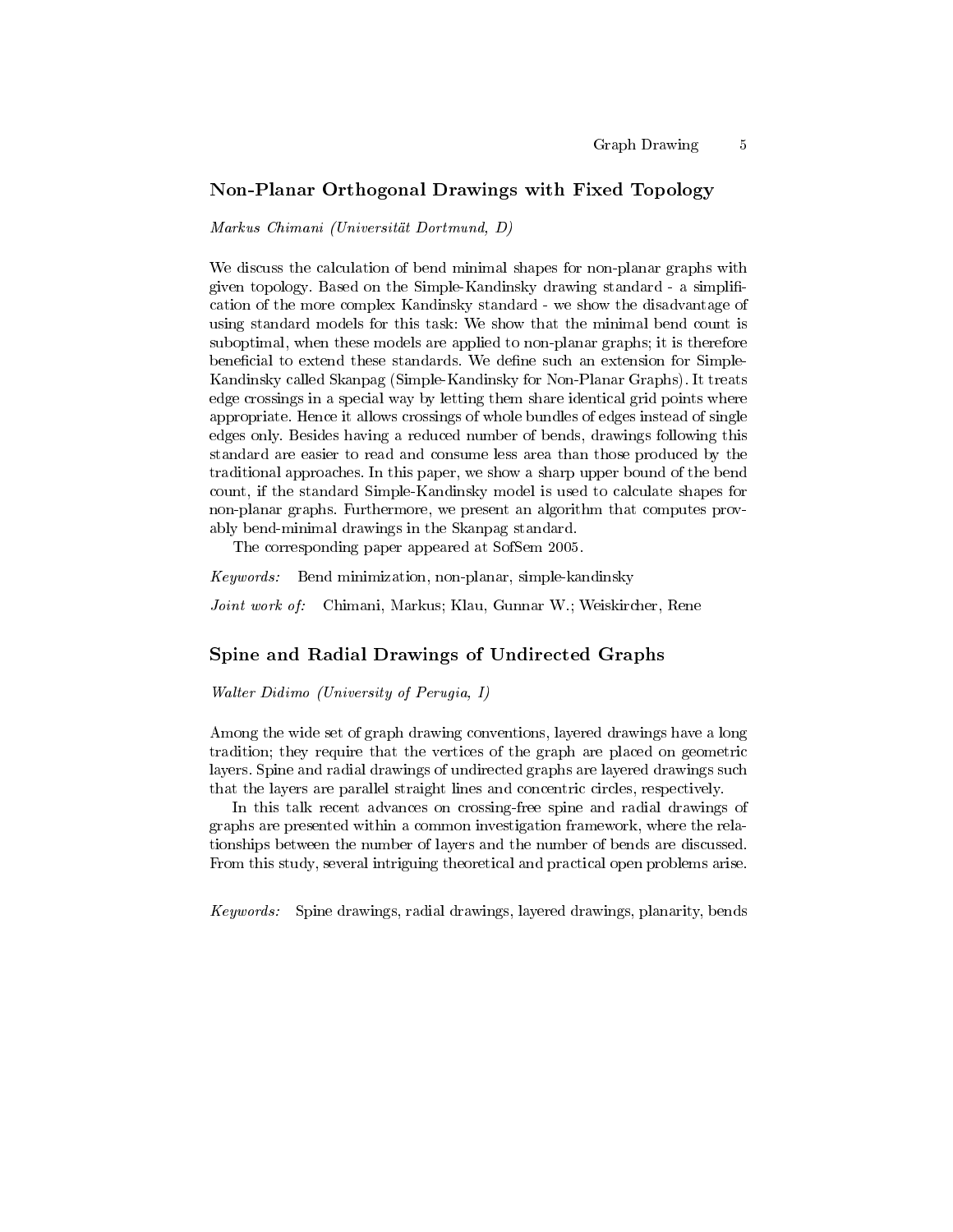6 M. Jünger, S. Kobourov and P. Mutzel

#### On Class Diagrams, Crossings and Metrics

Holger Eichelberger (Universität Würzburg, D)

As a standardized software engineering diagram, the UML class diagram provides various information on the static structure of views on software while design, implementation and maintenance phase. This talk gives an overview on drawing UML class diagrams in hierarchical fashion. Therefore, common elements of class diagrams are introduced and aesthetic rules for drawing UML class diagrams are given. These rules are based on four disciplines involved in the reading process of diagrams. After a brief introduction to our drawing algorithm, an extensive extension of the well-known Sugiyama algorithm, two details are highlighted: A new crossing reduction algorithm is presented and compared to existing ones and issues on measuring the quality of a layout are discussed.

Keywords: UML class diagrams, semantic aesthetic principles, hierarchical crossing reduction, layout metrics

Full Paper: <http://drops.dagstuhl.de/opus/volltexte/2006/339>

#### Visualizing Multiple Related Graphs Simultaneously

Cesim Erten (University of Arizona, USA)

Although existing literature in graph drawing provides many useful pointers on drawing single individual graphs nicely, the problem generalized to finding simultaneous drawings of multiple related graphs has not received enough consideration. This generalization applies to two domains: Visualization of a single evolving graph or visualization of multiple graphs defined on the same set of nodes. Many applications that require a graph representation belong to one of the two domains. Yearly updated collaboration graph of a scientific research network or daily updated control-flow graph of a software project are examples of a single evolving graph. Biological pathways induced by different sets of enzymes, or pathways of similar cells from different organisms can be viewed as examples of multiple graphs defined on a similar set of nodes. Within the general framework of simultaneously drawing multiple related graphs there are two main directions. One direction restricts the class and the number of input graphs, and requires strict mental-map preservation between their layouts, whereas the other direction considers any number of general graphs relaxing the mental-map preservation conditions. We focus on the first direction and present polynomial time algorithms for several classes of planar graphs under the strict mental-map preservation conditions.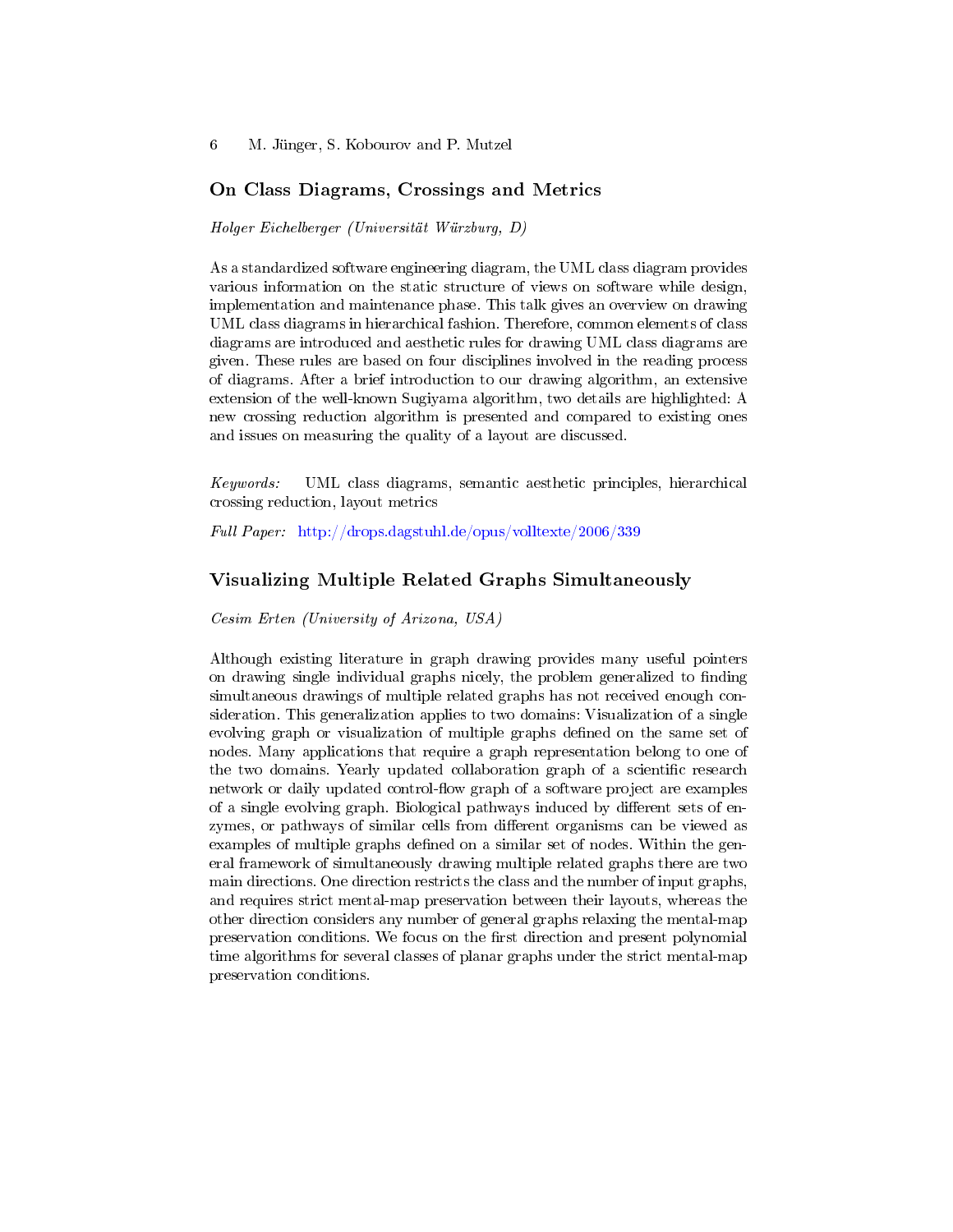# Topological Fisheye Views for Visualizing Large Graphs

Emden R. Gansner (AT&T Research - Florham Park, USA)

For graphs of up to hundreds of nodes and edges, there are many effective techniques available for visualization. At greater scale, data density and occlusion problems often negate its effectiveness. Conventional pan-and-zoom, and multiscale and distorted views are not fully satisfactory solutions.

As an alternative, we describe a topological zooming method. It is based on the precomputation of a hierarchy of coarsened graphs, which are combined onthe-fly into renderings with the level of detail dependent on the distance from one or more foci. We also discuss a related distortion method that allows our technique to achieve constant information density displays.

 $Keywords:$  Multiscale fisheye GUI, graph drawing, large data, topological zoom

Joint work of: Gansner, Emden R.; Koren, Yehuda; North, Stephen C.

### Offline Drawing of Dynamic Graphs

Carsten Görg (Universität Saarbrücken, D)

In this talk, approaches to the problem of offline drawing dynamic graphs are presented: how to draw a given sequence of graphs which evolve over time by adding and/or deleting nodes and/or edges, such that the local quality of each drawing as well as the dynamic stability of all drawings is maximized. Unfortunately, these two goals conflict with each other in general.

To deal with the problem of conflicting optimization goals, new algorithms are developed which are parameterized such that they are able to trade stability for local quality and vice versa. Three different categories of graph drawing methods are investigated: force-directed, hierarchic, and orthogonal. All of these algorithms are integrated into a generic framework.

Metrics are used to check the stability of two successive drawings. So far, only metrics working on complete drawings of graphs have been known. Because the orthogonal and hierarchical algorithms use several phases, new metrics are introduced which work on intermediate results, that is on partial drawings of graphs and structures of drawings respectively.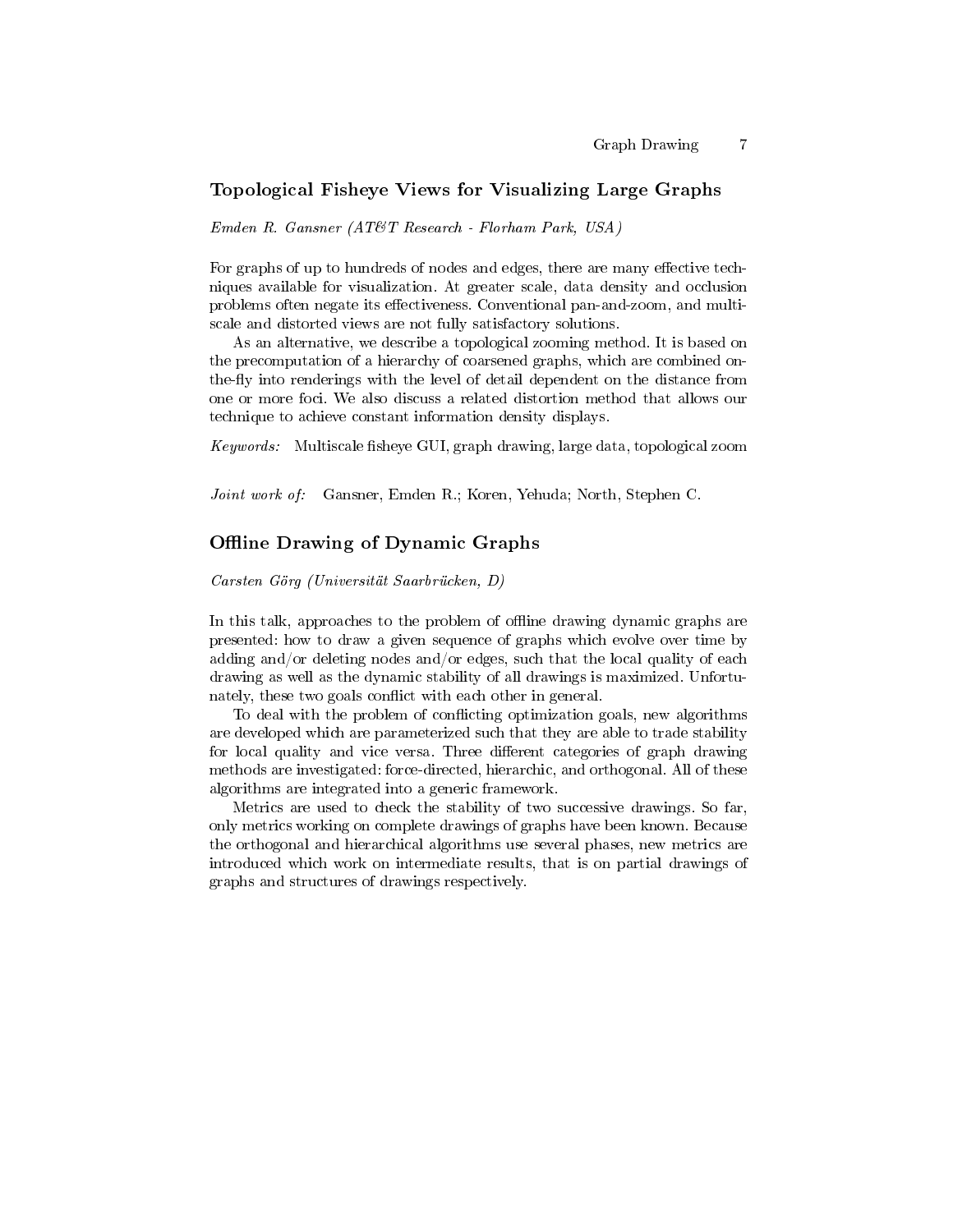8 M. Jünger, S. Kobourov and P. Mutzel

### The Fast Multipole Multilevel Method

Stefan Hachul (Universität Köln, D)

Given a large graph  $G = (V, E)$  (containing several hundreds or thousands of nodes), several force-directed graph drawing algorithms exist that often generate a pleasing straight-line drawing of G in reasonable time. However, none of these methods guarantees a sub-quadratic running time in general. Furthermore, the quality of the drawings of "difficult" graphs like graphs that have a high edge density that contain many biconnected components or graphs that contain nodes with a very high degree is frequently improvable.

We developed a new force-directed graph-drawing method, called fast multipole multilevel method (or shorter  $FM^3$ ) that is based on combining a multilevel strategy with a multipole-based tree-code for approximating the potential energy acting in a system of  $|V|$  pairwise repelling charged particles. The running time of  $FM^3$  is  $O(|V|\log(|V|) + |E|)$  with linear memory requirements. In practice,  $FM^3$  even visualizes clearly the structures of a big number of difficult graphs. The running times needed for drawing graphs containing up to 100.000 nodes are less than 5 minutes on a mid-range PC.

Keywords: Force-directed, large graphs, multipole method, multilevel method, fast algorithms, graph drawing

Joint work of: Hachul, Stefan; Jünger, Michael

Full Paper: <http://kups.ub.uni-koeln.de/volltexte/2005/1409/>

### On Layering Directed Acyclic Graphs

Martin Harrigan (University of Limerick, IRL)

We consider the problem of layering a directed acyclic graph with minimum dummy nodes. We present a new Integer Linear Programming (ILP) formulation of the problem based on a set of fundamental cycles in the underlying undirected graph and show that it can be solved in polynomial time. We outline some of the advantages of the formulation. Each solution defines a family of layerings with the same number of dummy nodes. We can also transform one solution into another by adding or removing certain combinations of dummy nodes, thus allowing the consideration of other aesthetics.

Keywords: Graph drawing, hierarchical drawings, layerings, minimum dummy nodes

Joint work of: Harrigan, Martin; Healy, Patrick

Full Paper: <http://drops.dagstuhl.de/opus/volltexte/2006/343>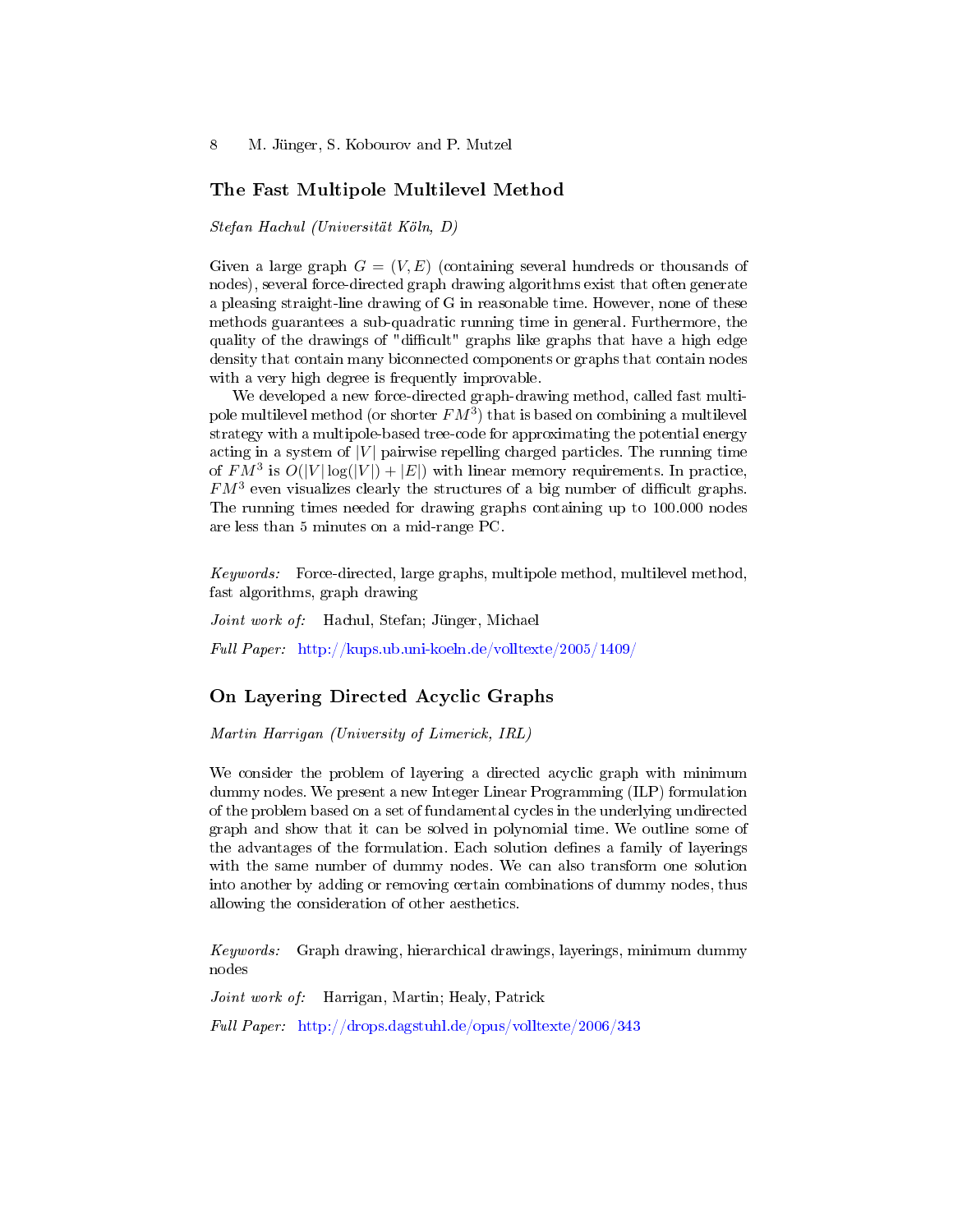#### Visualisation and analysis of large and complex networks

Seok-Hee Hong (The University of Sydney, AU)

Recent technological advances have led to many large and complex network models in many domains. Visualization can be an effective tool for analysis of such networks. Good visualisation reveals the hidden structure of the networks and amplifies human understanding, thus leading to new insights, new findings and possible prediction.

In this talk, we address these challenging issues for visualisation of large and complex networks and briefly introduce various new methods for visualisation of large and complex social networks and biological networks.

# Two trees which are self-intersecting when drawn simultaneously

Michael Kaufmann (Universität Tübingen, D)

An actual topic in graph drawing is the question how to draw two edge sets on the same vertex set, the so-called simultaneous drawing of graphs. The goal is to simultaneously find a nice drawing for both of the sets. It has been found out that only restricted classes of planar graphs can be drawn simultaneously using straight lines and without crossings within the same edge set. In this paper, we negatively answer one of the most often posted open questions namely whether any two trees with the same vertex set can be drawn simultaneously crossing-free in a straight line way.

Keywords: Simultaneous graph drawing

Joint work of: Geyer, Markus; Kaufmann, Michael; Vrto, Imrich

#### Interactive Visualization of Graph Pyramids

Andreas Kerren (TU Kaiserslautern, D)

Hierarchies of plane graphs, called graph pyramids, can be used for collecting, storing and analyzing geographical information based on satellite images or other input data. The visualization of graph pyramids facilitates studies about their structure, such as their vertex distribution or height in relation of a specific input image. Thus, a researcher can debug algorithms and ask for statistical information. Furthermore, it improves the better understanding of geographical data, like landscape properties or thematical maps.

In this paper, we present an interactive 3D visualization tool that supports several coordinated views on graph pyramids, subpyramids, level graphs, thematical maps, etc. Additionally, some implementation details and application results are discussed.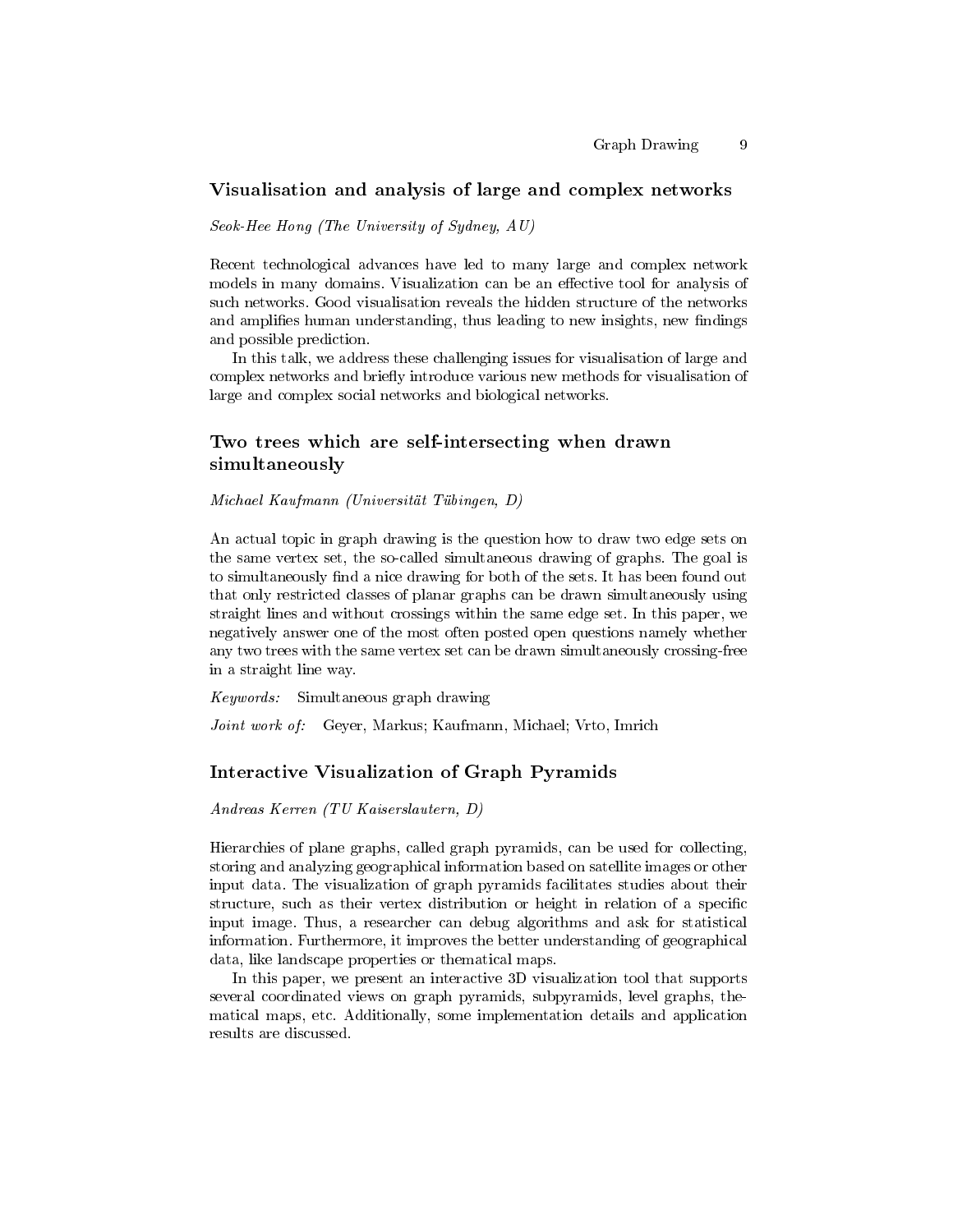Keywords: Graph pyramids, interactive visualization, exploration

Full Paper: <http://drops.dagstuhl.de/opus/volltexte/2006/341>

# Visualizing Evolving Graphs by Simultaneous Embeddings

Stephen Kobourov (University of Arizona, USA)

Traditional problems in graph visualization involve the layout of a single graph, while problems in simultaneous graph visualization involve the layout of multiple related graphs. A series of related graphs may arise from one relation between a set of objects as it evolves through time or from several relationships dened on the same set of objects. In simultaneous embedding, nodes are placed in the exact same locations in all the graphs and a series of graphs is simultaneously embedable if it is possible to find node locations that yield straight-line crossingfree drawings for each of the individual graphs. We present polynomial time algorithms for simultaneous embedding of various classes of planar graphs and prove that some classes of graphs cannot be simultaneously embedded. Further, we present a near-linear time algorithm for visualizing graphs that evolve through time and demonstrate its application to problems in software engineering and databases.

## Systems Biology: Networks Everywhere

Oliver Kohlbacher (Universität Tübingen, D)

Systems biology is a new integrative approach to biology. It requires a comprehensive analysis of large heterogeneous datasets of networks or biological data projected on these networks.

We discuss questions arising from the visualization and analysis of these networks and present  $BN++$  and  $BiNA$ , two software packages for integrative analysis and visualization of systems biology data.

*Keywords:* Systems biology,  $BN++$ , omics, networks

# Germany INC 1996 -2002: Capital Ties among the Top 100 German Companies

Lothar Krempel (MPI für Gesellschaftsforschung, D)

Internationalization and globalization are expected to change the way how national economic systems are organized. In this presentation I will explore how the German company system has changed between 1996 and 2002. The aim of this presentation is to highlight special features of the German company system, and record changes that occured. This becomes possible by applying spring algorithms to the data that describes capital ties among the largest 100 German companies over time.

Keywords: Capital networks, Germany, spring embedding, dynamic graph representations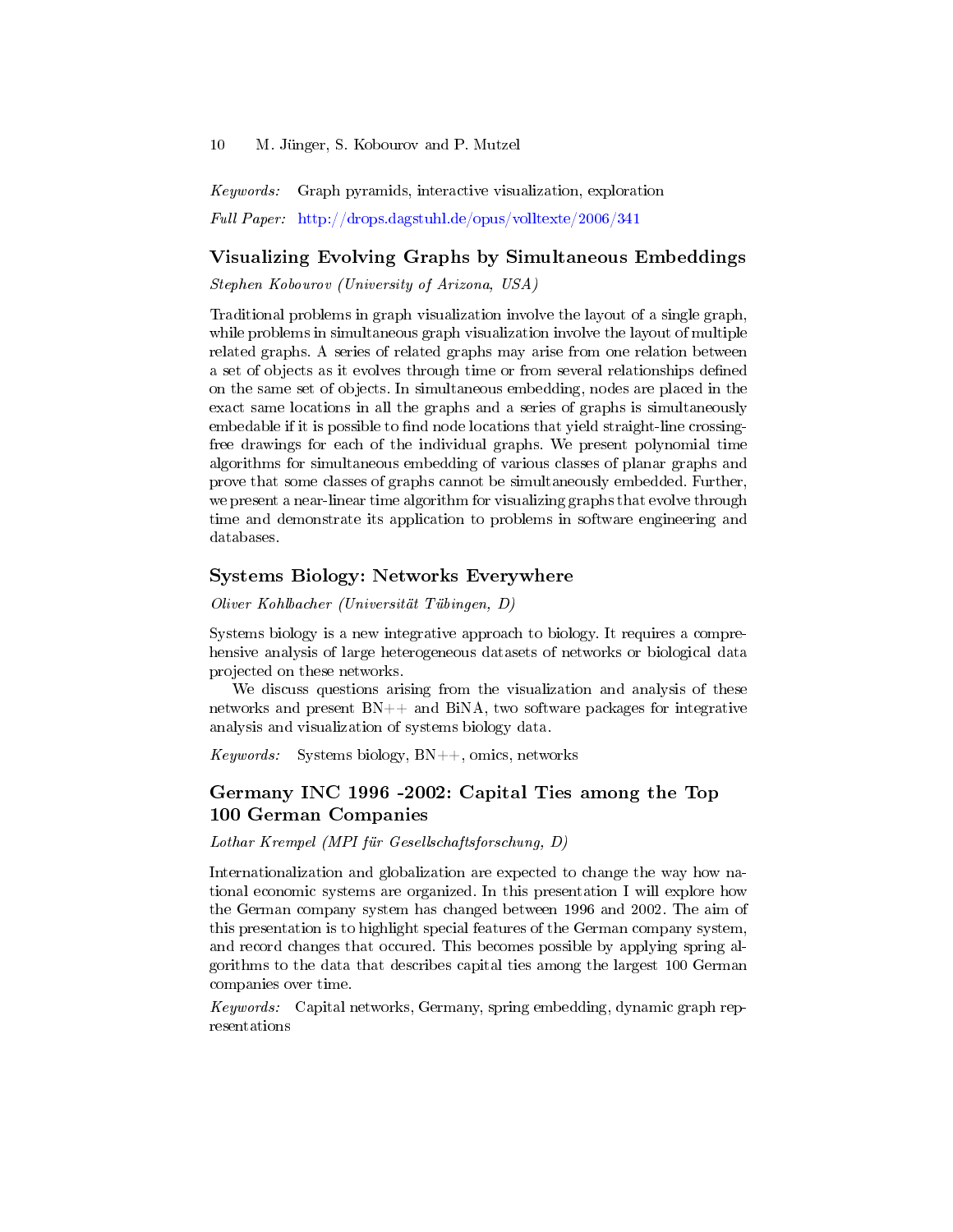#### Reachability Substitutes for Planar Digraphs

Martin Kutz (MPI für Informatik, D)

We investigate the reachability relations that a planar digraph induces on a subset of its nodes. Given a digraph  $G = (V, E)$  with a set U of vertices marked "interesting", we want to find a smaller digraph  $H = (V', E')$  with  $V' \supseteq U$  in such a way that the reachabilities amongst those interesting vertices in  $G$  and  $H$ are the same. So with respect to the reachability relations within  $U$ , the digraph H is a substitute for  $G$ .

The complexity of finding such a reachability substitute of minimum size has so far been open. Besides showing NP-hardness of this problem, our main contribution is on planar digraphs: While almost all digraphs do not allow reachability substitutes smaller than  $\Omega(|U|^2/\log |U|)$ , every planar digraph has a reachability substitute of size  $O(|U|\log^2 |U|)$ . Our proof rests on two new structural results for planar dags, a separation procedure and a reachability lemma. We believe that these parts are of independent interest and might be useful in the study of other, related problems.

Keywords: Reachability substitute, planar digraph, balanced cut, upward planarity

Joint work of: Katriel, Irit; Kutz, Martin; Skutella, Martin

# An Algorithm for Finding Upward Planar Embeddings of Minimum Depth

Karol Lynch (University of Limerick, IRL)

The depth of an embedding is a measure of the nesting of its biconnected components or blocks. In this paper we present an algorithm for finding a fixed embedding of minimum depth amongst all upward planar embeddings of a digraph under the restriction that the embeddings of the biconnected components are fixed.

Keywords: Depth, upward planar embedding

Joint work of: Healy, Patrick; Lynch, Karol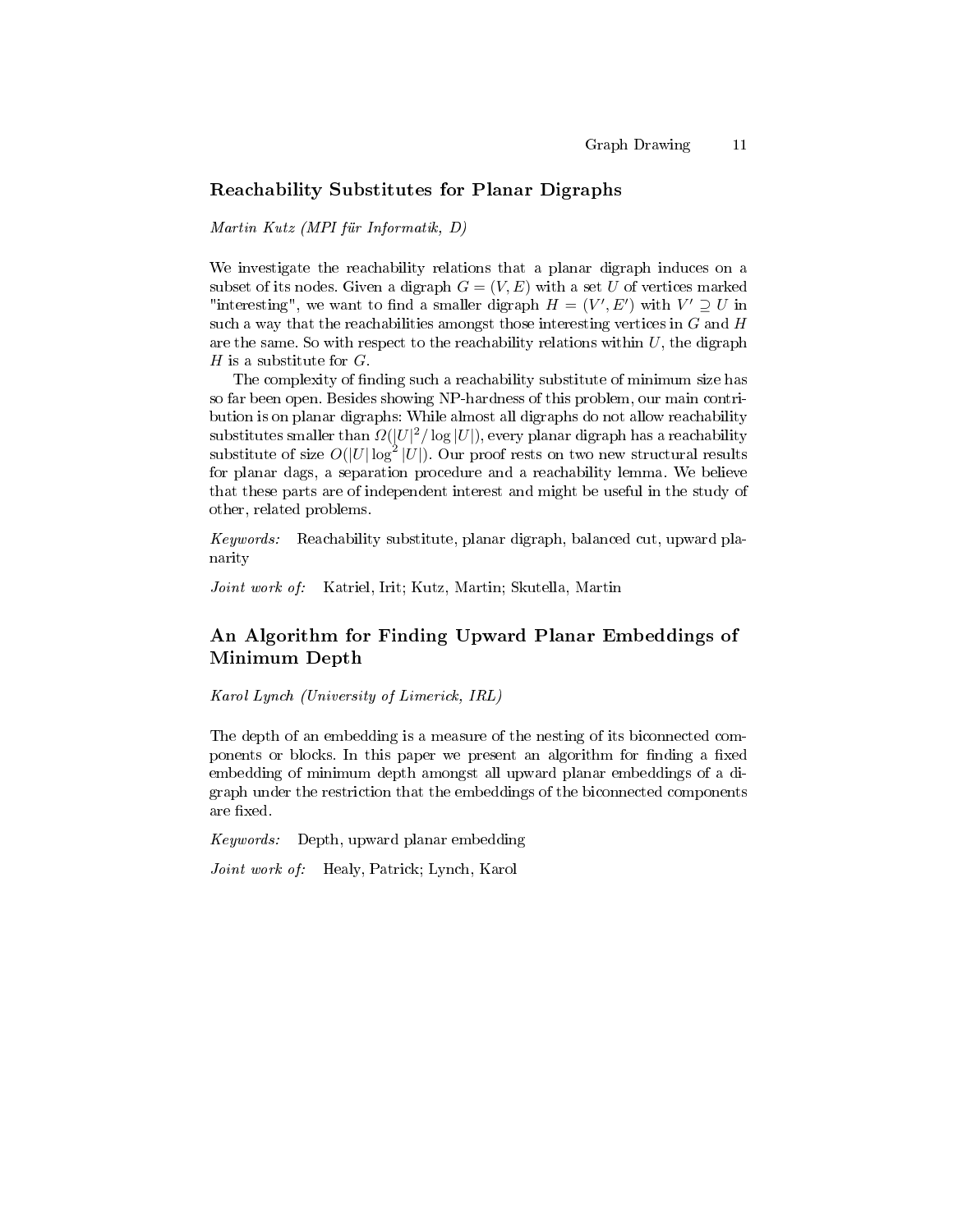# A Space of Layout Styles for Clustered Graphs

Andreas Noack (BTU Cottbus, D)

Different inferences about clustered graphs impose different requirements on graph layouts that support these inferences. We derive requirements for graph layouts from various analysis questions, and classify the required layouts along three dimensions: layouts with meaningful distances between single nodes vs. layouts with meaningful distances between groups of nodes, layouts reflecting adjacency vs. layouts reflecting hierarchy, and layouts that faithfully reflect the size of subgraphs vs. layouts where certain subgraphs are magnified. We present a simple energy model for computing such layouts, and application examples from software analysis.

(Note: Paper appears in the Proceedings of the ACM Symposium on Software Visualization 2005)

Keywords: Graph drawing, force-directed methods, clustering, focus + context, clustered graphs

Joint work of: Noack, Andreas; Lewerentz, Claus

# Complexity Results for Three-dimensional Orthogonal Graph Drawing

Maurizio Patrignani (Università di Roma III, I)

We introduce the 3SAT reduction framework which can be used to prove the NP-hardness of finding three-dimensional orthogonal drawings with specific constraints. We use it to show that finding a drawing of a maximum degree six graph whose edges have a fixed shape is NP-hard. Also, it is NP-hard finding a drawing of a graph with nodes at prescribed positions when a maximum of two bends per edge is allowed. We comment the impact of these results on the two open problems of determining whether a graph always admits a 3D orthogonal drawing with at most two bends per edge and of characterizing orthogonal shapes admitting a drawing without intersections.

Keywords: Three-dimensional graph drawing, orthogonal, NP-hardness

### Graph Drawing Empirical Studies: Lessons learned

Helen Purchase (University of Glasgow, GB)

This talk will give a 'big picture' overview of our empirical studies of graph drawings, demonstrating the process of defining and working in a previously undefined empirical research area and the nature of incremental empirical studies. The form and the domain of the experiments will be described, and problems encountered and lessons learnt will be discussed.

Keywords: Experiments, empirical studies, graph drawing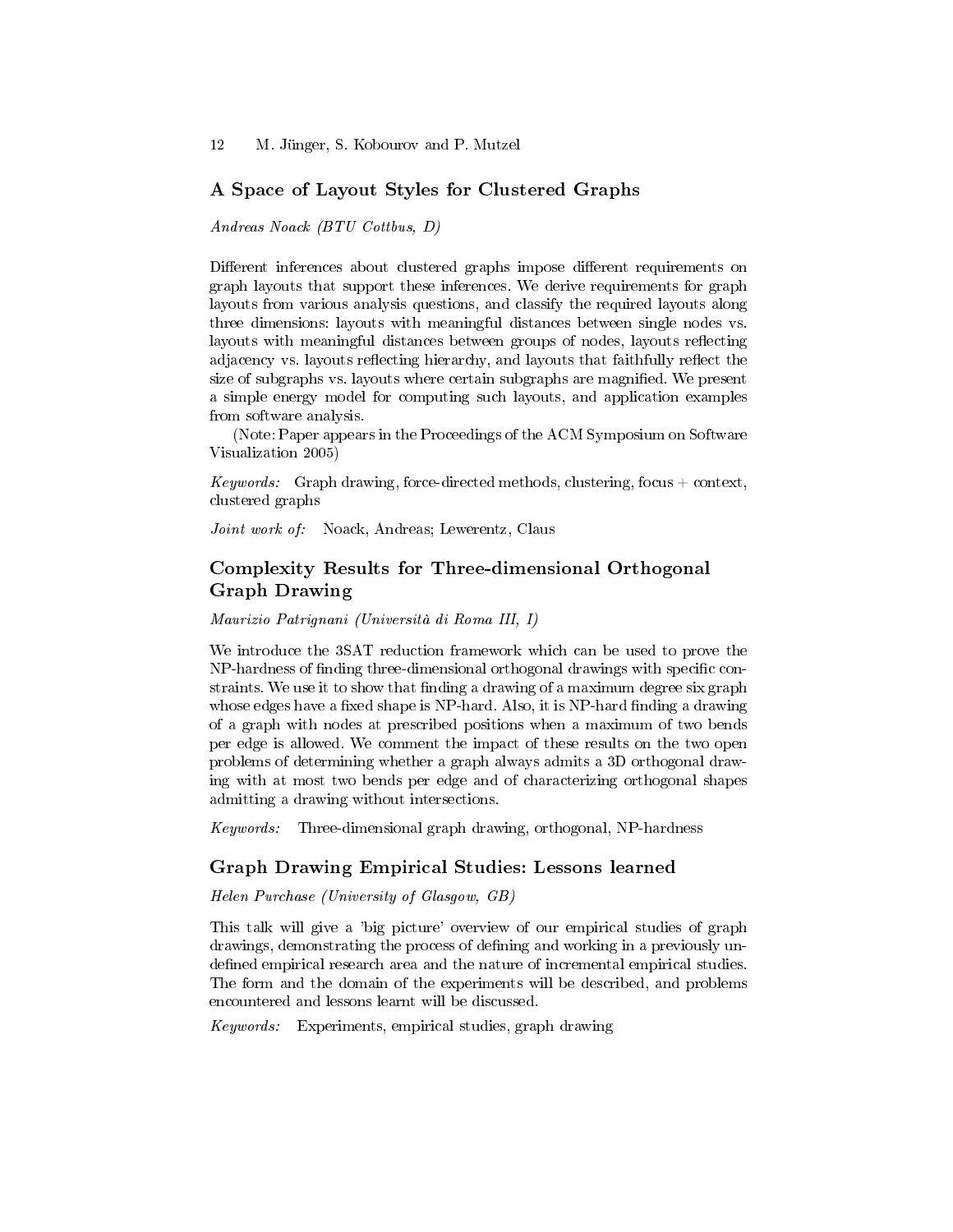# Layout of Compound Hypergraphs with Orthogonal Hyperedges

Georg Sander (ILOG - Bad Homburg, D)

In [GD'2003, LNCS 2912, pp381ff, Georg Sander: Layout of Directed Hypergraphs with Orthogonal Hyperedges], we presented a technique to create a layout for flat directed hypergraphs as they occur in electrical diagramming and VLSI design.

In this talk, we extend this technique for compound hypergraphs, i.e. directed hypergraphs that have nodes that are hypergraphs. The main difficulty is to route the intergraph hyperedges, i.e., those hyperedges that go beyond the border of a single hypergraph.

Keywords: Graph layout, hypergraph, compound graph

# Exploration of Biological Networks

Falk Schreiber (IPK Gatersleben, D)

Modern "omics"-technologies result in huge amounts of data about life processes. This data is often related to, or even structured in the form of biological networks such as protein-protein interaction, gene regulatory and metabolic networks. Visual data exploration methods help scientists to extract information out of the data and are very useful for building sophisticated research tools.

This presentation discusses examples of the analysis of biological networks and their user-friendly visualisation. These examples range widely from mapping and visualising experimental data in the context of the underlying biological networks to structural analysis and subsequent visualisation of biological networks based on motifs and centralities.

# Visualizing Structural Properties of Irregular Parallel Computations

Martin Siebenhaller (Universität Tübingen, D)

An important task in parallel programming is the appropriate distribution of work on the processors. This distribution is usually dynamically changing and hard to predict, further it is very sensitive to the change of parameters. Even with advanced analysis tools this problem is hard to be solved. We propose to visualize the program structure as it changes over the execution time. We therefore present a new automatic layout algorithm based on Sugiyama's framework, which enables the user to detect structural patterns which might be fatal for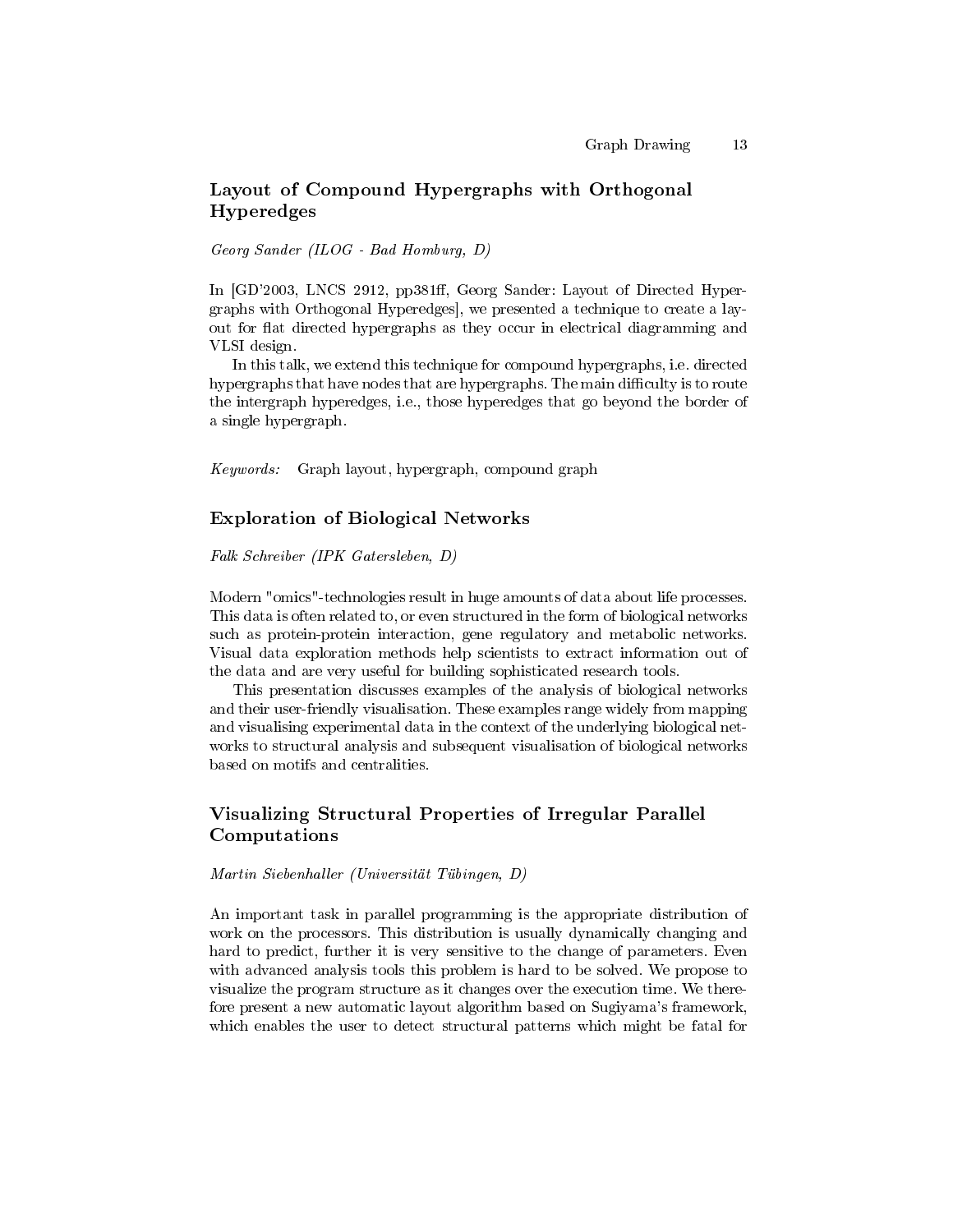#### 14 M. Jünger, S. Kobourov and P. Mutzel

the performance of the program - patterns which might be impossible to detect in a more analytical way. Furthermore it assists the user to find appropriate timing parameters for load balancing. We integrate our visualization into an integrated development environment that supports the implementation, execution, and analysis of parallel programs.

Keywords: Software visualization, parallel computing, visualization of parallel execution graphs, interactive performance tuning

Joint work of: Blochinger, Wolfgang; Kaufmann, Michael; Siebenhaller, Martin

Full Paper: <http://doi.acm.org/10.1145/1056018.1056036>

# On the Chromatic Number of Some Geometric Hypergraphs

Shakhar Smorodinsky (Courant Institute - New York, USA)

A finite family  $IR$  of simple Jordan regions in the plane defines a hypergraph  $H = H(R)$  where the vertex set of H is IR and the hyperedges are all subsets  $S \subset \mathbb{R}$  for which there is a point p such that  $S = \{r \in \mathbb{R} \mid p \in r\}$ . The chromatic number of  $H(IR)$  is the minimum number of colors needed to color the members of IR such that no hyperedge of  $H(IR)$  is monochromatic.

We study the chromatic number of hypergraphs that are defined by natural geometric instances such as discs, pseudo discs, axis-parallel rectangles etc. We obtain simple deterministic polynomial time algorithms for coloring such hypergraphs with "few" colors and show how to apply these results to obtain simple deterministic polynomial time algorithms for conflict-free coloring of such regions (where we want the property, that each point that is covered by the regions, is contained in at least one region whose color is unique, i.e., distinct from colors of other regions containing this point) with "few" colors.

### Shape Matching for Curves and Graphs

Carola Wenk (Univ. of Texas at San Antonio, USA)

We present algorithms for comparing two curves, a curve with a graph, and two graphs. The distance measures we use are based on the Frechet distance, which is a distance measure that is well-suited for one-dimensional continuous objects.

Keywords: Matching, Frechet distance